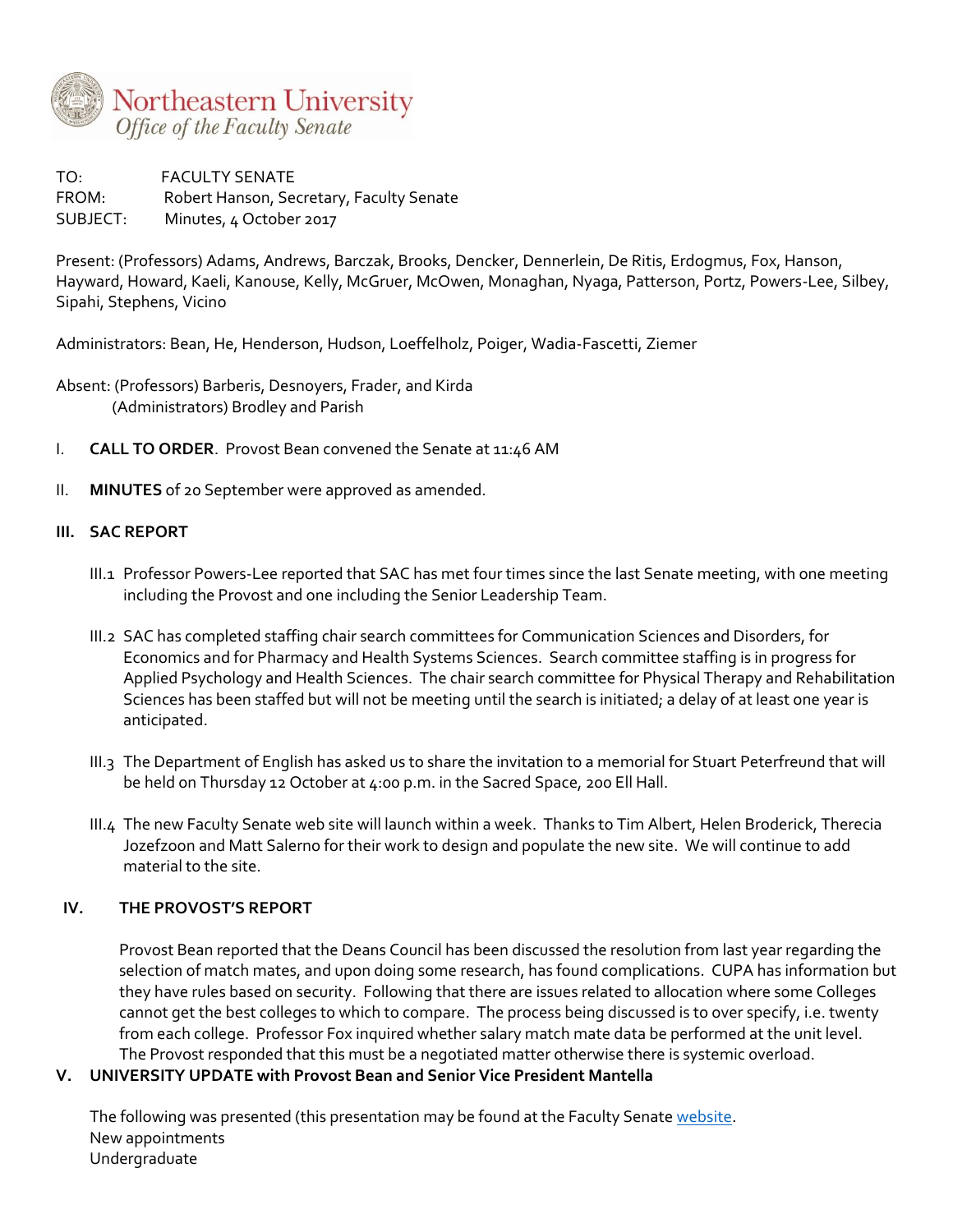Professional Advancement Network Ph.D. & Research Faculty Infrastructure

#### V.1 Questions and discussion in conjunction with the presentation

Professor McGruer requested clarification of the confusing relationship between different parts of University such as regional campuses, PAN, continuing education, etc. Senior Vice President Mantella responded that PAN is a shared responsibility for life-long learning for which the Provost still maintains academic oversight. Provost Bean said that the University is changing. Many programs from traditional schools and colleges were "out there" originally under the global network. These are now a brand business aimed at people advancing their professions and require different advertising to a different demographic. Senior Vice President Mantella added that the CCIS programs in Seattle are still under the CCIS Dean. However, the entire enterprise is still being worked through. Marketing and demographics are a good indicator but it is noted that complications arise when CCIS, for instance, offers a program in Seattle which is the same as that offered in Boston and under CCIS academic jurisdiction but for professional students.

Professor Brooks asked about the percentage of underrepresented minorities within the incoming class. Vice President of Enrollment Management Sundar Kumarasamy responded that the percentage was 14-16% which was generally better than other private universities. The Provost noted increases in African-American and Latino students. Professor Silbey asked about the yield for underrepresented minority students, and Vice President Kumarasamy responded that it was approximately 20%.

Rankings. Provost Bean reported that the Board has asked that we start thinking outside the rankings. The Provost is working with the Deans to form a Northeastern metric to compare to other schools.

Professor Silbey asked if there is a plan to facilitate structural problems in combined degrees which are difficult to administer for both faculty and administrator. How does the University count students in relation to financial model and cross registration? The Provost responded that the first is underway. Dean Poiger added that faculty should not to worry about this as there are many good people working on it. Faculty should maintain focus on the students and the prospects that result from these cross-collaborations.

Professor Silbey inquired if there are other metrics for college admissions in relation to those Colleges who are experiencing lower admissions. The Senior Vice President responded that students are not admitted by college; rather, the best students are admitted and then placed in their field of study.

The Provost noted the need to create a finer grade of course offerings for flexibility (modularization). The deans have agreed that all new degrees proposals will be designed in modular fashion, in half semester modules. Rules and polices are needed. The Provost asked the Senate to begin thinking about what are the challenges for discussions in the future.

Senior Vice President Mantella reported that PAN grew over 34% over the past five years.. An enormous growth in providers has been experienced. The Provost addressed the intersections of various programs but it is confused. Professor McGruer reported that faculty in COE are concerned that program offerings are not easily distinguishable in the way the outside world sees them. The Provost responded that they are distinguishable enough that a professional learner knows what they are looking at. At one level the programs are the same, i.e. high quality; at another level NU is looking at high quality differently among students. The Senior Vice President agreed that there are many questions but all offerings are high quality. Provost Bean averred that NU is looking for broad sets of excellence among professional students. What is appropriate for those students? This is indeed confusing and difficult but it is being figured out.